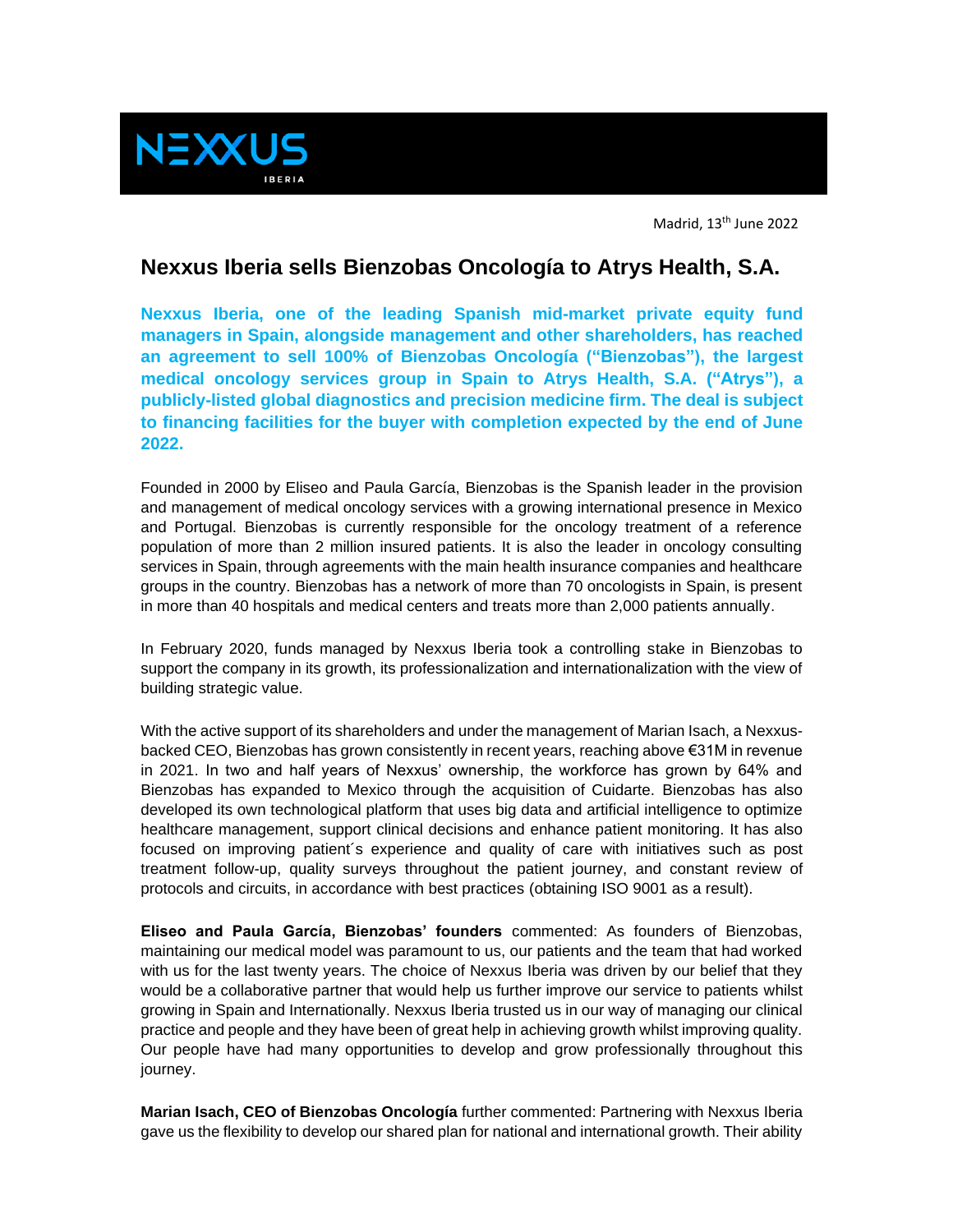to adapt to a family business like Bienzobas has given us the opportunity to consolidate the project and introduce new resources, which have made it possible. However, the greatest contribution of Nexxus Iberia to our company has been the honesty, flexibility and, above all, humanity with which they have accompanied us during these two intense years, as true traveling companions.

**Alejandro Diazayas, Managing Partner of Nexxus Iberia** further commented: "We are proud of having contributed to the value creation of Bienzobas in conjunction with our partners, the executive management team and all the employees. At Nexxus Iberia we have built over the years expertise in healthcare as a suitable sector for our investment strategy and also a sector which is in adequation with our broader values of serving a purpose. Indeed, with Bienzobas we were really proud to support a company that cares for people and constantly looks to improve patients' lives and livelihoods."

**Maite Ballester, Managing Partner of Nexxus Iberia** further commented: "Bienzobas is a great example of a success story backed by Nexxus Iberia and reflects our investment strategy in family run companies to support them in the acceleration of growth and the international expansion. We would like to congratulate founders Eliseo and Paula García as well as Marian Isach for what they have accomplished with us. We are convinced that Atrys, a global healthcare group is testament to the strategic value created under our ownership with founders and management and we are convinced that Atrys is very well-positioned to support Bienzobas in the next phase of its growth.

EY acted as legal advisor to the sellers in the transaction.



**Maite Ballester** Managing Partner at Nexxus Iberia



**Alejandro Diazayas** Managing Partner at Nexxus Iberia



**Bienzobas' team**



*Corporate website:<https://bienzobas.es/>*